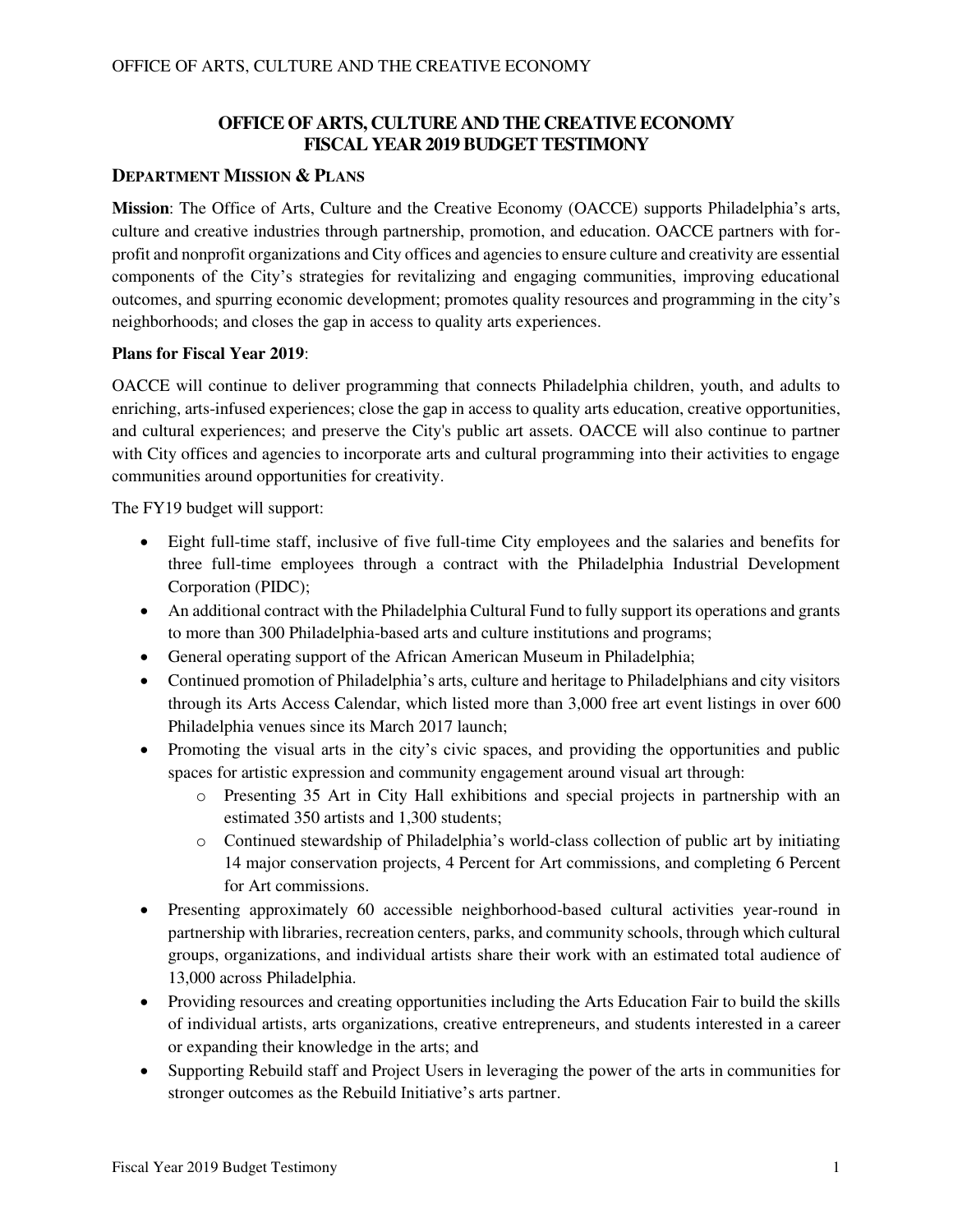## **BUDGET SUMMARY & OTHER BUDGET DRIVERS**

| <b>Staff Demographics Summary (as of December 2017)</b> |           |           |          |           |  |
|---------------------------------------------------------|-----------|-----------|----------|-----------|--|
|                                                         | Total     | Minority  | White    | Female    |  |
| Number of Full-Time Staff                               |           | 3         |          |           |  |
| Number of Exempt Staff                                  | 4         | 3         |          | 4         |  |
| Number of Executive Staff (deputy level and<br>above)   |           |           |          |           |  |
| Average Salary, Full-Time Staff                         | \$58,750  | \$65,000  | \$40,000 | \$58,750  |  |
| Average Salary, Exempt Staff                            | \$58,750  | \$65,000  | \$40,000 | \$58,750  |  |
| Average Salary, Executive Staff                         | \$115,000 | \$115,000 |          | \$115,000 |  |
| Median Salary, Full-Time Staff                          | \$45,000  | \$50,000  | \$40,000 | \$45,000  |  |
| Median Salary, Exempt Staff                             | \$45,000  | \$50,000  | \$40,000 | \$45,000  |  |
| Median Salary, Executive Staff                          | \$115,000 | \$115,000 |          | \$115,000 |  |

| <b>Employment Levels (as of December 2017)</b> |                 |          |  |  |  |
|------------------------------------------------|-----------------|----------|--|--|--|
|                                                | <b>Budgeted</b> | Filled   |  |  |  |
| Number of Full-Time Positions                  |                 |          |  |  |  |
| Number of Part-Time Positions                  |                 |          |  |  |  |
| Number of Exempt Positions                     |                 |          |  |  |  |
| Number of Executive Positions (deputy)         |                 |          |  |  |  |
| level and above)                               |                 |          |  |  |  |
| Average Salary of All Full-Time Positions      | \$58,750        | \$58,750 |  |  |  |
| Median Salary of All Full-Time Positions       | \$45,000        |          |  |  |  |

| <b>General Fund Financial Summary by Class</b>    |                |                    |                |                |                |                  |  |
|---------------------------------------------------|----------------|--------------------|----------------|----------------|----------------|------------------|--|
|                                                   | FY17 Original  | FY17 Actual        | FY18 Original  | FY18 Estimated | FY19 Proposed  | Difference:      |  |
|                                                   | Appropriations | <b>Obligations</b> | Appropriations | Obligations    | Appropriations | <b>FY19-FY18</b> |  |
| Class 100 - Employee Compensation                 | \$312,767      | \$236,770          | \$319,878      | \$291.968      | \$312,767      | \$20,799         |  |
| Class 200 - Purchase of Services                  | \$482,400      | \$524,842          | \$482,400      | \$482,400      | \$482,400      | \$0              |  |
| Class $300/400$ - Materials, Supplies & Equipment | \$7,000        | \$7,000            | \$7,000        | \$7,000        | \$7,000        | \$0              |  |
| Class $500 -$ Contributions                       | \$3,370,688    | \$3,370,688        | \$3,370,688    | \$3,370,688    | \$3,370,688    | \$0              |  |
|                                                   | \$4,172,855    | \$4,139,300        | \$4,179,966    | \$4,152,056    | \$4,172,855    | \$20,799         |  |

| <b>Contracts Summary (Professional Services only)</b> |             |             |             |             |             |                       |  |
|-------------------------------------------------------|-------------|-------------|-------------|-------------|-------------|-----------------------|--|
|                                                       | <b>FY13</b> | <b>FY14</b> | <b>FY15</b> | <b>FY16</b> | <b>FY17</b> | FY18 YTD<br>(Q1 & Q2) |  |
| Total amount of contracts                             | \$76,140    | \$0         | \$0         | \$15,000    | \$0         | \$985,425             |  |
| Total amount to M/W/DSBE                              | \$28,120    | \$0         | \$0         | \$0         | \$0         | \$217,029             |  |
| <b>Participation Rate</b>                             | 37%         | $0\%$       | $0\%$       | $0\%$       | $0\%$       | 22%                   |  |

Note: For Fiscal Years 14, 15, and 17, OACCE did not enter into any contracts with for-profit organizations, and as such, had no MWDSBE participation to report.

| Total M/W/DSBE Contract Participation Goal (Public Works; Services,<br><b>Supplies &amp; Equipment; and Professional Services combined)</b> |  |  |  |  |  |
|---------------------------------------------------------------------------------------------------------------------------------------------|--|--|--|--|--|
| <b>FY18</b><br><b>FY19</b><br><b>FY17</b>                                                                                                   |  |  |  |  |  |
| M/W/DSBE Contract Participation Goal<br>15%<br>25%<br>15%                                                                                   |  |  |  |  |  |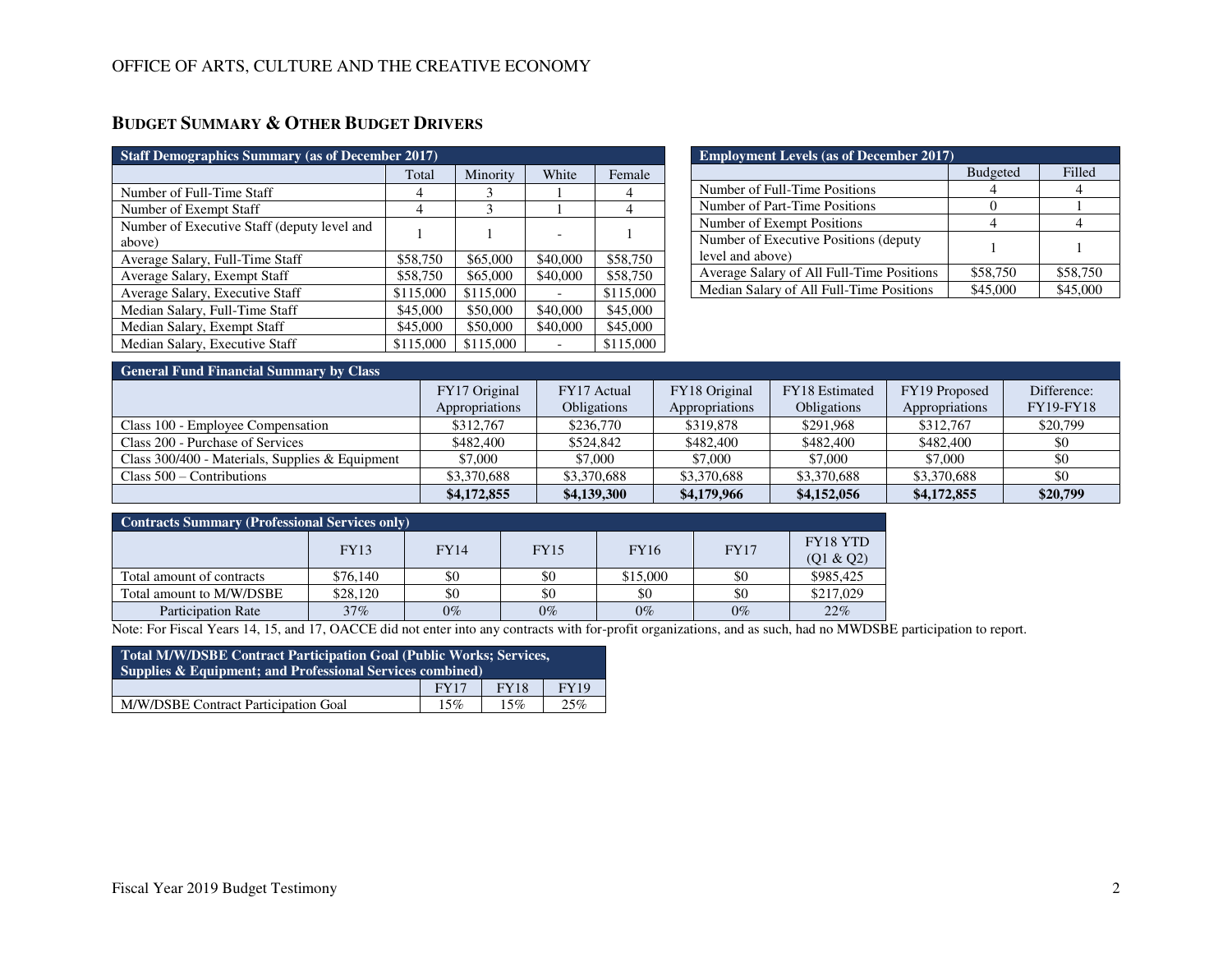## **PROPOSED BUDGET OVERVIEW**

## **Proposed Funding Request**:

The proposed Fiscal Year 2019 General Fund budget totals \$4,172,855, an increase of \$20,799 from Fiscal Year 2018 estimated obligation levels. This increase is primarily due to the restoration of FY18 Target Budget Reductions.

The proposed budget includes:

- \$312,767 in Class 100, an \$20,799 increase over FY18 due to the restoration of FY18 Target Budget Reductions. This funding will support the salaries and benefits for five budgeted full-time employees.
- \$482,400 in Class 200, level funding with FY18. This funding will support:
	- o A contract with the Philadelphia Industrial Development Corporation that funds the salaries and benefits of three full-time employees;
	- o The administration of all OACCE programming including Public Art conservation, Percent for Art administration, Art in City Hall exhibitions, Make Art Philly, Philly Celebrates Jazz, and all free culture in neighborhood activities; and
	- o Postage expenses.
- \$7,000 in Class 300, level funding with FY18. This funding will go towards the printing of informational and promotional materials and the purchase of supplies for the office.
- \$3,370,688 in Class 500, level funding with FY18. This funding will go towards contracts with the Philadelphia Cultural Fund (PCF) and the African American Museum in Philadelphia (AAMP), fully supporting PCF FY19 arts and culture grants, and provide general operating support to AAMP.

*Please note: OACCE currently has 9 employees, but the ninth is paid through the Managing Director's Office's budget.*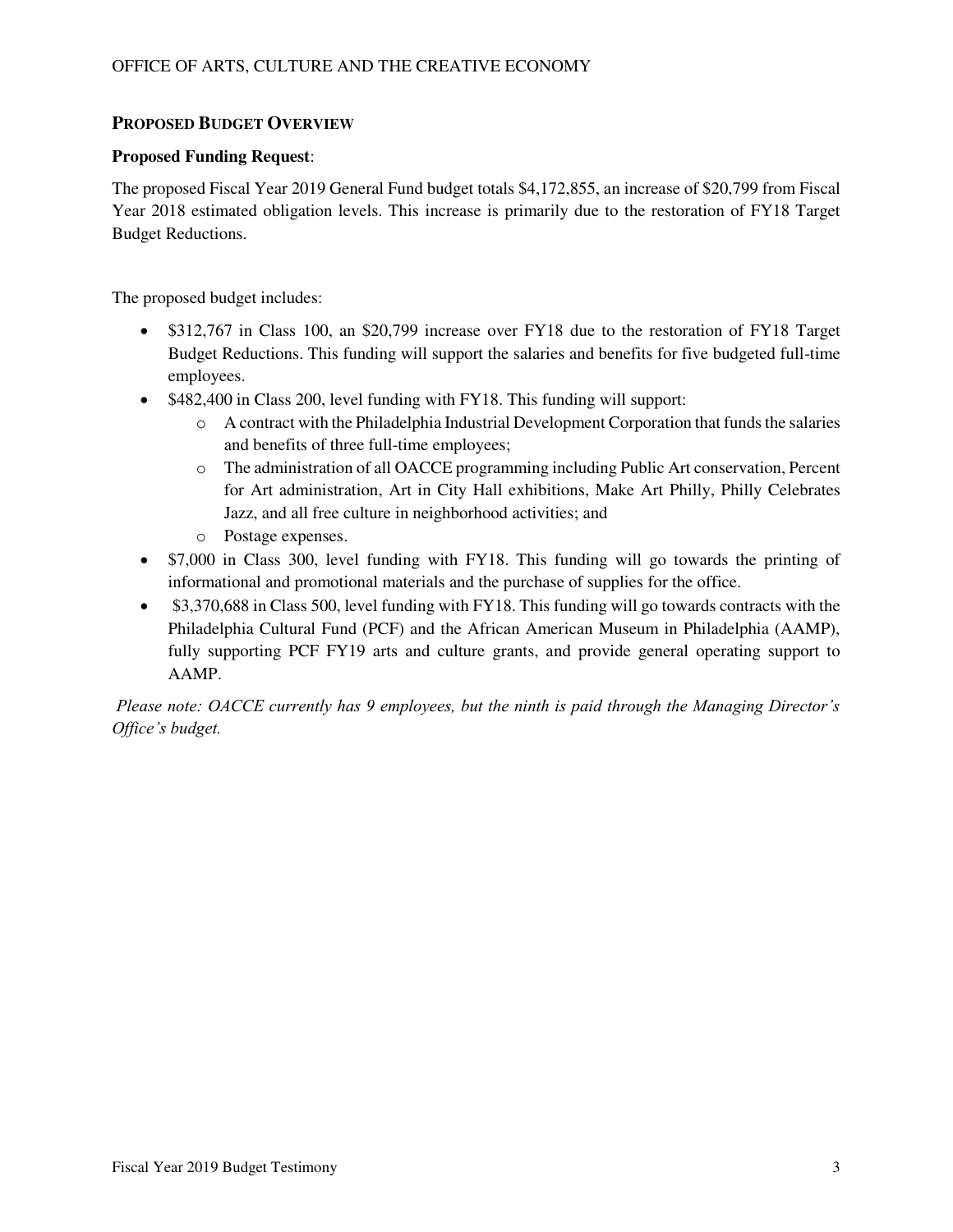# **STAFFING LEVELS**

The department is requesting 5 budgeted positions for FY19, which represents an increase of one position over FY18 for a Program Coordinator.

## **NEW HIRES**

| New Hires (from 7/1/2017 to December 2017) |  |  |  |
|--------------------------------------------|--|--|--|
| Total Number of New                        |  |  |  |
| <b>Hires</b>                               |  |  |  |
| White                                      |  |  |  |
| Total                                      |  |  |  |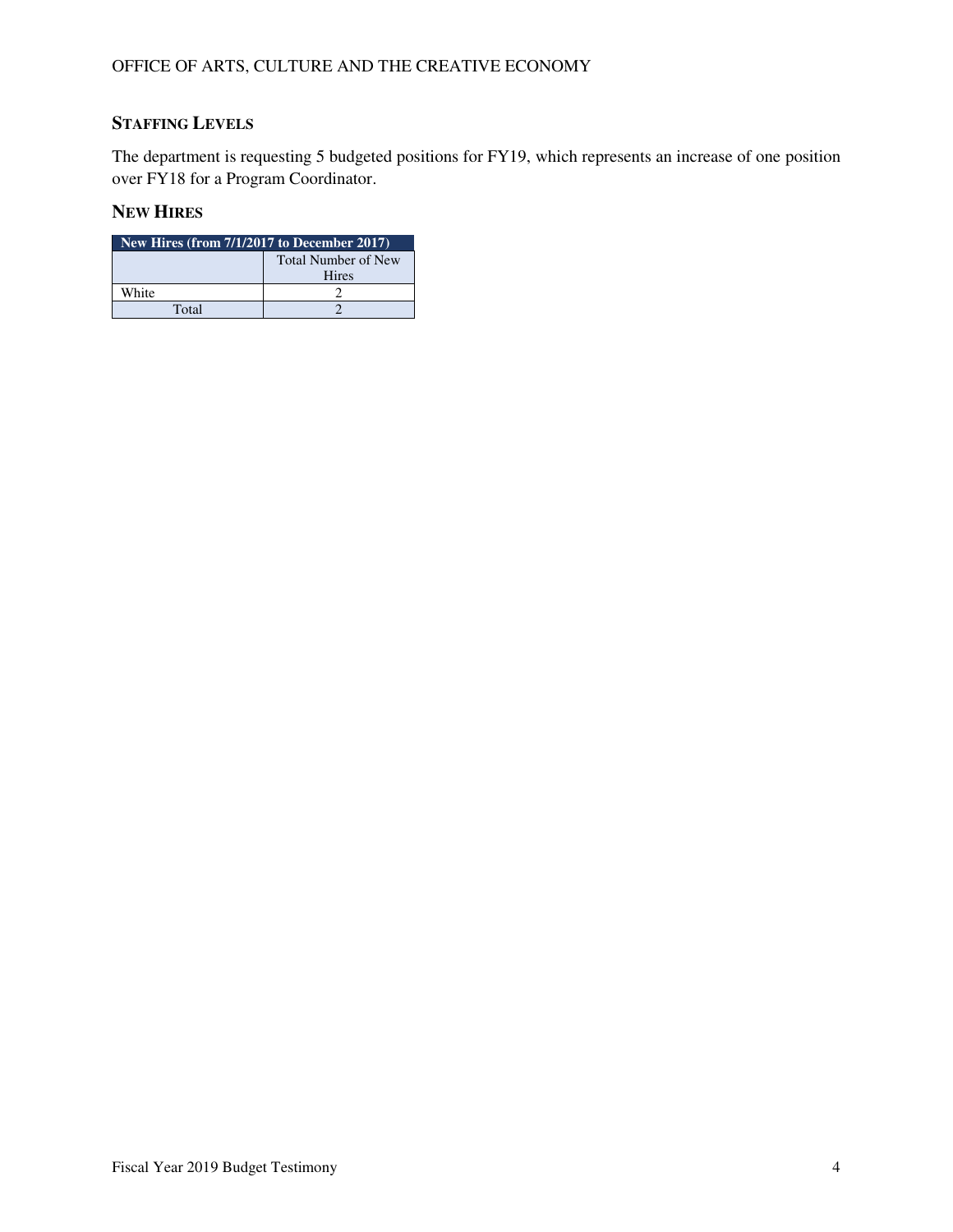## **PERFORMANCE, CHALLENGES, AND INITIATIVES**

| <b>FY19 Strategic Goals</b>                                                                                                                                                                                                                                                                                            |                                                              |             |        |        |  |  |  |
|------------------------------------------------------------------------------------------------------------------------------------------------------------------------------------------------------------------------------------------------------------------------------------------------------------------------|--------------------------------------------------------------|-------------|--------|--------|--|--|--|
| Continue to present free arts and culture experiences (performances, dance instruction, art-making, etc.) in<br>neighborhood locations.<br>Continue to provide enrichment opportunities for students through OACCE initiatives.<br>٠<br>Increase the variety of artists and neighborhood spaces in OACCE's activities. |                                                              |             |        |        |  |  |  |
| <b>FY19 Performance Measures</b>                                                                                                                                                                                                                                                                                       |                                                              |             |        |        |  |  |  |
|                                                                                                                                                                                                                                                                                                                        | <b>FY18 YTD</b><br><b>FY18</b><br><b>FY17</b><br><b>FY19</b> |             |        |        |  |  |  |
| Measure                                                                                                                                                                                                                                                                                                                | Actual                                                       | $(Q1 + Q2)$ | Target | Target |  |  |  |
| Number of performances <sup>1</sup>                                                                                                                                                                                                                                                                                    | 55                                                           | 36          | 60     | 60     |  |  |  |
| Number of students engaged <sup>2</sup><br>1,622<br>881<br>2,000<br>2,000                                                                                                                                                                                                                                              |                                                              |             |        |        |  |  |  |
| Number of artists supported <sup>3</sup><br>846<br>554<br>500<br>500                                                                                                                                                                                                                                                   |                                                              |             |        |        |  |  |  |
| Attendance to OACCE's activities <sup>4</sup><br>109,000<br>106,361<br>150,000<br>150,000                                                                                                                                                                                                                              |                                                              |             |        |        |  |  |  |
| Social media engagement <sup>5</sup><br>11,114<br>20,000<br>20,000<br>N/A                                                                                                                                                                                                                                              |                                                              |             |        |        |  |  |  |

*1 This is an unweighted count of performances.* 

*2 This is an unweighted count of students.* 

*3 This is an unweighted count of artists supported (the number of artists with whom OACCE works and whom OACCE hires). FY18 and FY19 targets are down from the FY17 actual due both to type of exhibitions (fewer artists) and extended duration of exhibitions. Because exhibitions are displayed for longer periods, fewer exhibitions overall are shown, and fewer artists are included in aggregate.* 

*4 This is an estimated attendance count. OACCE attends many events to conduct counts. Performers also provide attendance numbers, and the Gallery has a counter on its door. OACCE also uses a formula to track visitors to non-gallery displays.* 

<sup>5</sup> This is a new measure for FY18, so FY17 data is not available. This is a combination of Twitter and Facebook engagement and reflects digital *public engagement. Social Media Engagement is the sum of comments/mentions and likes per post on Facebook and Twitter.*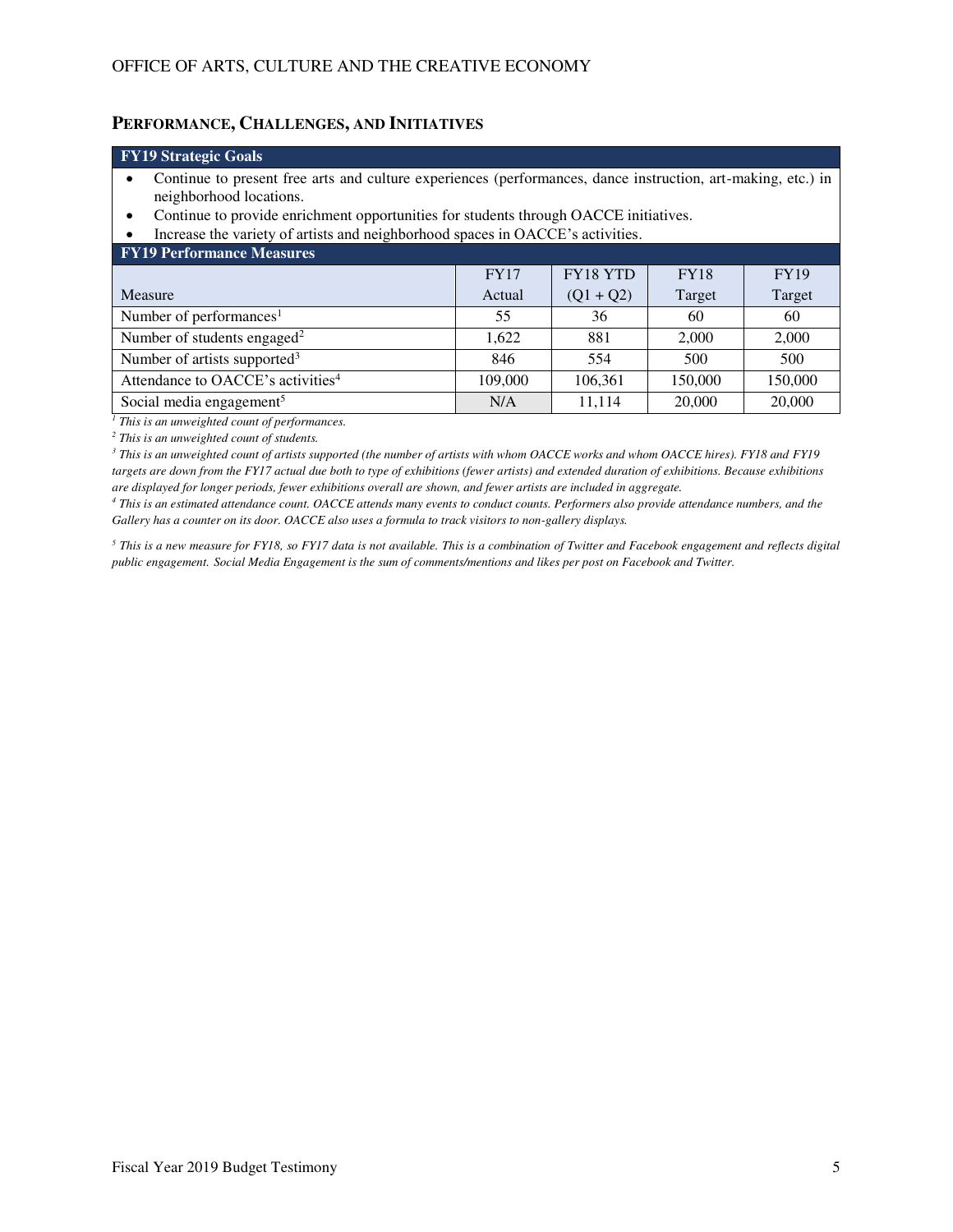## **OTHER BUDGETARY IMPACTS**

## **Federal and State (Where Applicable)**

OACCE was awarded a \$10,000 grant from the National Endowment for the Arts (NEA) as additional support for neighborhood-based cultural programming.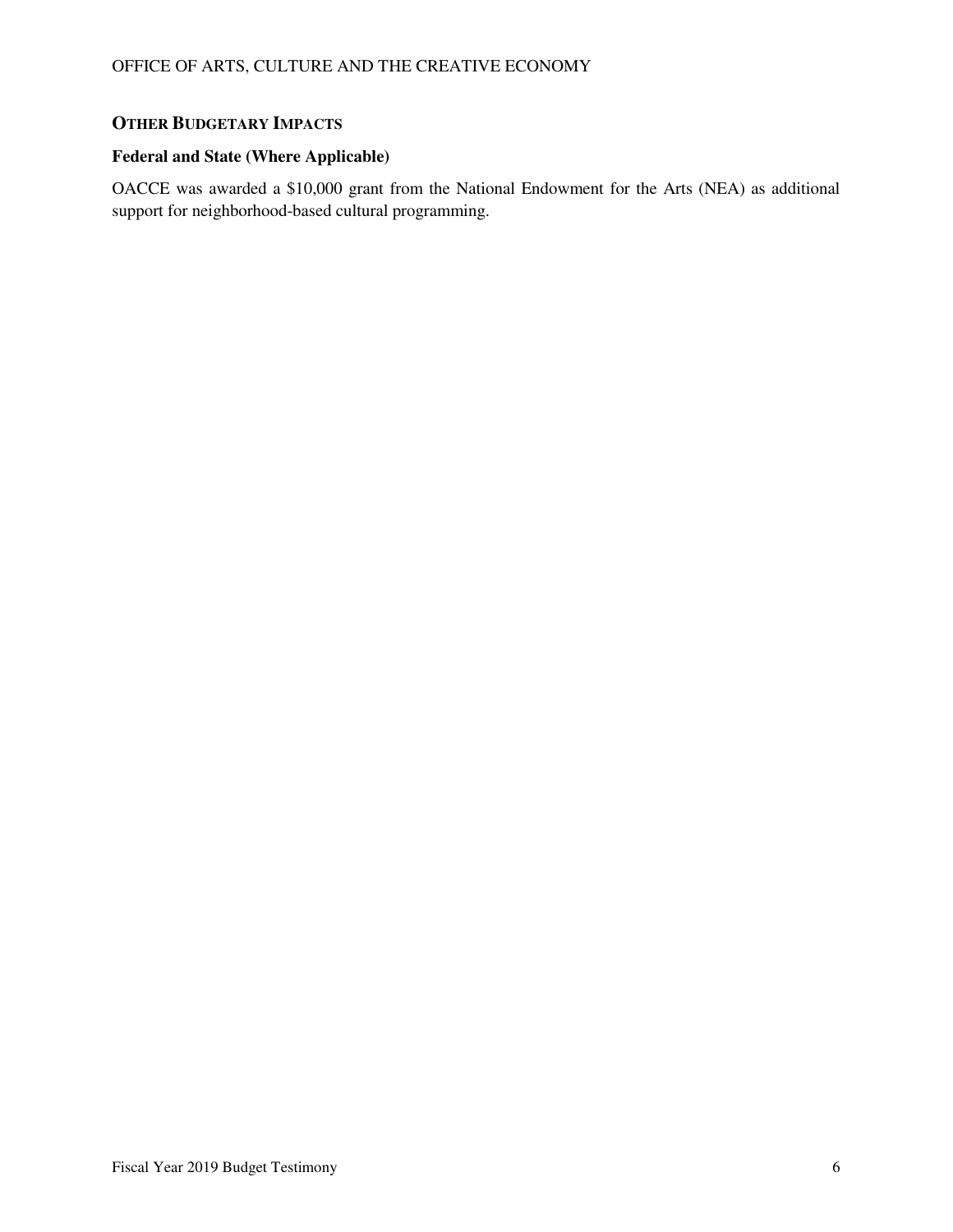### OFFICE OF ARTS, CULTURE AND THE CREATIVE ECONOMY

## **CONTRACTING EXPERIENCE**

OACCE administers contracts for Percent for Art and Public Art conservation on behalf of Philadelphia Parks and Recreation, the Department of Public Property, and other City departments. OACCE engages in little or no contracting activities and, as such, its participation goal for past years has been 15%. The annual participation goal is established in consultation with the Office of Economic Opportunity during the Annual Departmental Meeting. The M/W/DSBE participation for these professional services contracts are represented in the testimonies of those respective departments. However, the Office is diligent in its efforts to employ a diverse range of individuals artists and arts organizations representative of the city and its communities.

OACCE also holds contracts with two nonprofit organizations: the Philadelphia Cultural Fund (PCF), the Philadelphia Industrial Development Corporation (PIDC).

| <b>Non-Profit Vendor Demographics</b> |            |          |
|---------------------------------------|------------|----------|
| Philadelphia Cultural Fund            | Minority % | Female % |
| Workforce                             | 50.00%     | 100.00%  |
| Executive                             |            | 100.00%  |
| Board                                 | 69.00%     | 56.00%   |
| Philadelphia Industrial               |            |          |
| Development Corporation               | Minority % | Female % |
| Workforce                             | 41.00%     | 69.00%   |
| Executive                             | 50.00%     | 40.00%   |
| Board                                 | 27.00%     | 23.00%   |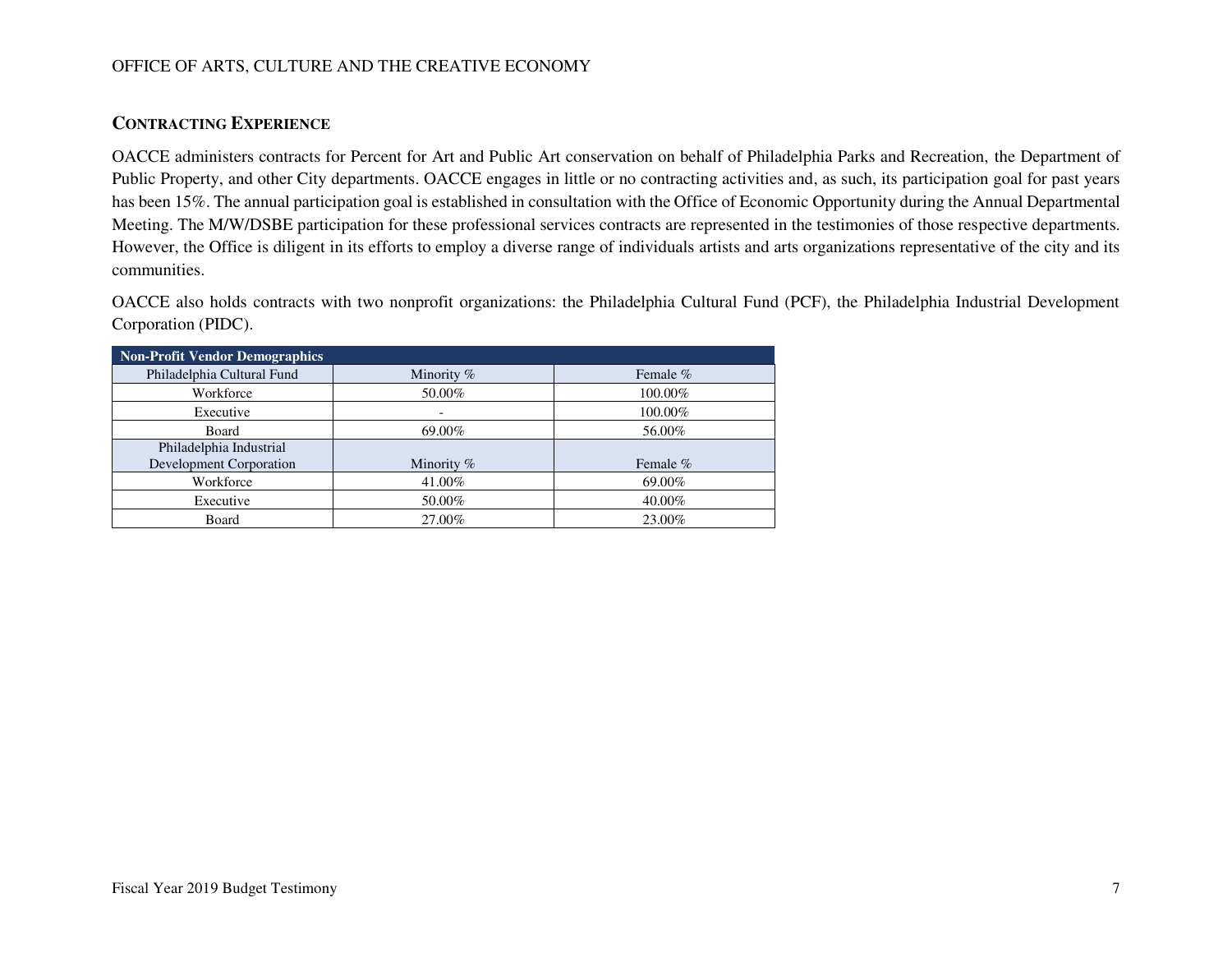# **EMPLOYEE DATA**

| <b>Staff Demographics (as of December 2017)</b> |                        |                |                      |                        |           |  |
|-------------------------------------------------|------------------------|----------------|----------------------|------------------------|-----------|--|
|                                                 | <b>Full-Time Staff</b> |                |                      | <b>Executive Staff</b> |           |  |
|                                                 | Male                   | Female         |                      | Male                   | Female    |  |
|                                                 | African-               | African-       |                      | African-               | African-  |  |
|                                                 | American               | American       |                      | American               | American  |  |
| Total                                           |                        | $\overline{c}$ | Total                |                        | 1         |  |
| % of Total                                      | $0\%$                  | 50%            | % of Total           | $0\%$                  | 100%      |  |
| Average Salary                                  |                        | \$82,500       | Average Salary       |                        | \$115,000 |  |
| <b>Median Salary</b>                            |                        | \$82,500       | <b>Median Salary</b> |                        | \$115,000 |  |
|                                                 | White                  | White          |                      | White                  | White     |  |
| Total                                           |                        | 1              | Total                |                        |           |  |
| % of Total                                      | $0\%$                  | 25%            | % of Total           | $0\%$                  | $0\%$     |  |
| Average Salary                                  |                        | \$40,000       | Average Salary       |                        |           |  |
| <b>Median Salary</b>                            |                        | \$40,000       | Median Salary        |                        |           |  |
|                                                 | Hispanic               | Hispanic       |                      | Hispanic               | Hispanic  |  |
| Total                                           |                        | 1              | Total                |                        |           |  |
| % of Total                                      | $0\%$                  | 25%            | % of Total           | $0\%$                  | $0\%$     |  |
| Average Salary                                  |                        | \$30,000       | Average Salary       |                        |           |  |
| <b>Median Salary</b>                            |                        | \$30,000       | <b>Median Salary</b> |                        |           |  |
|                                                 | Asian                  | Asian          |                      | Asian                  | Asian     |  |
| Total                                           |                        |                | Total                |                        |           |  |
| % of Total                                      | $0\%$                  | $0\%$          | % of Total           | $0\%$                  | $0\%$     |  |
| Average Salary                                  |                        |                | Average Salary       |                        |           |  |
| <b>Median Salary</b>                            |                        |                | <b>Median Salary</b> |                        |           |  |
|                                                 | Other                  | Other          |                      | Other                  | Other     |  |
| Total                                           |                        |                | Total                |                        |           |  |
| % of Total                                      | $0\%$                  | $0\%$          | % of Total           | $0\%$                  | $0\%$     |  |
| Average Salary                                  |                        |                | Average Salary       |                        |           |  |
| Median Salary                                   |                        |                | Median Salary        |                        |           |  |
|                                                 | Bilingual              | Bilingual      |                      | Bilingual              | Bilingual |  |
| Total                                           |                        | 1              | Total                |                        |           |  |
| % of Total                                      | $0\%$                  | 25%            | % of Total           | $0\%$                  | $0\%$     |  |
| Average Salary                                  |                        | \$30,000       | Average Salary       |                        |           |  |
| <b>Median Salary</b>                            |                        | \$30,000       | <b>Median Salary</b> |                        |           |  |
|                                                 | Male                   | Female         |                      | Male                   | Female    |  |
| Total                                           |                        | 4              | Total                |                        | 1         |  |
| % of Total                                      | $0\%$                  | 100%           | % of Total           | $0\%$                  | 100%      |  |
| Average Salary                                  |                        | \$58,750       | Average Salary       |                        | \$115,000 |  |
| Median Salary                                   |                        | \$45,000       | <b>Median Salary</b> |                        | \$115,000 |  |